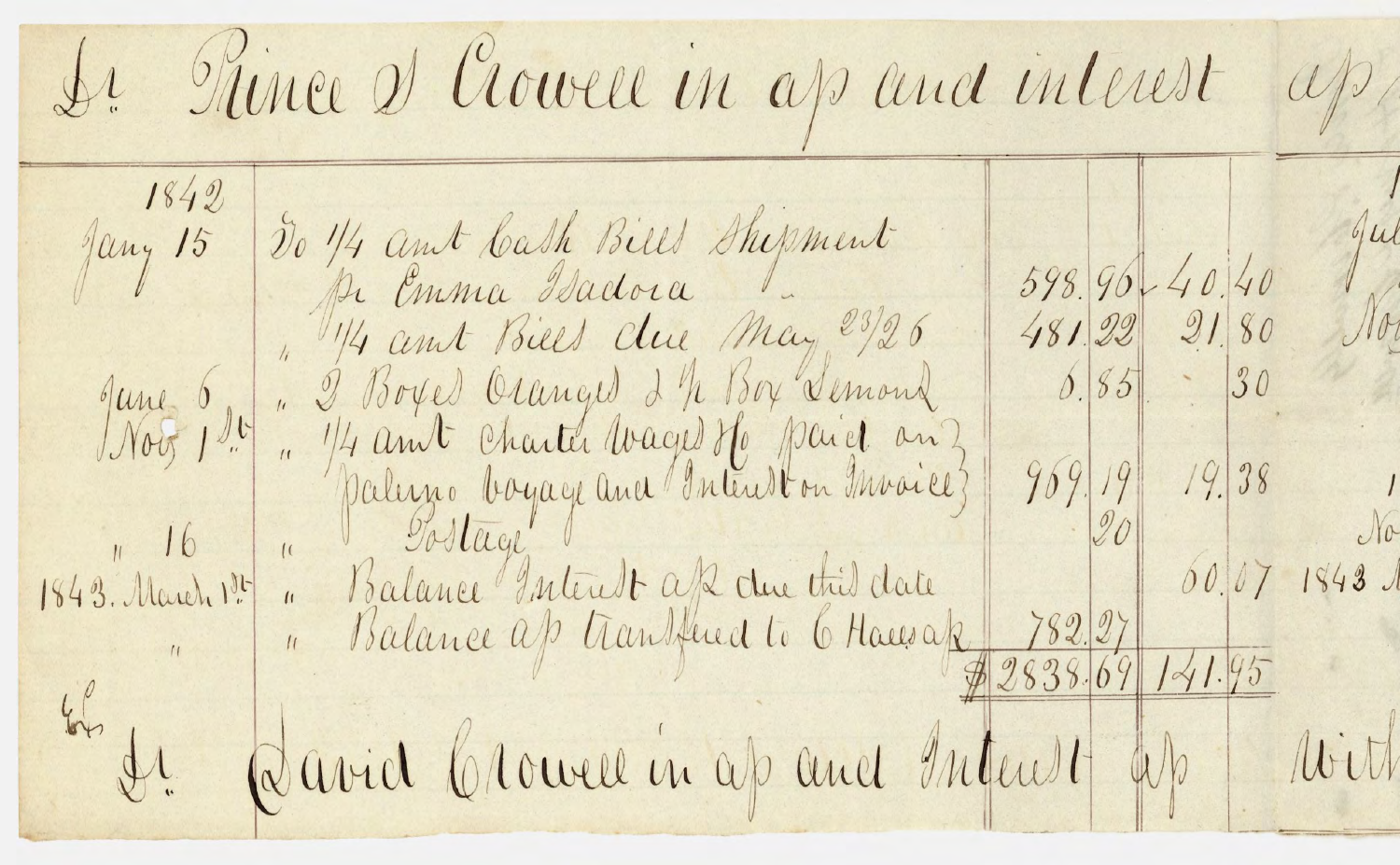ap with Howes Howell to March 1 st 1843 be 1842 By Balance Wages due you Nov 1 du 10 de 10 de la Valermo de  $954$  70  $10.98$ " 1/4 proceed date of Junit 1022.02. 20. 45 a librer your part Finght neue  $5130$ <br>1450.00 - 110.20 1841 Settlement boyage pr Emma Isadora-Noy 22", "Cash as picelle Biel 60.07 1843 Marche 1 " Balance Interest ap du this date 66. Boston March 1 1 432 - 2838 69 \$ 141.95 With Howel Holowee to March 1 St 1843 (C).